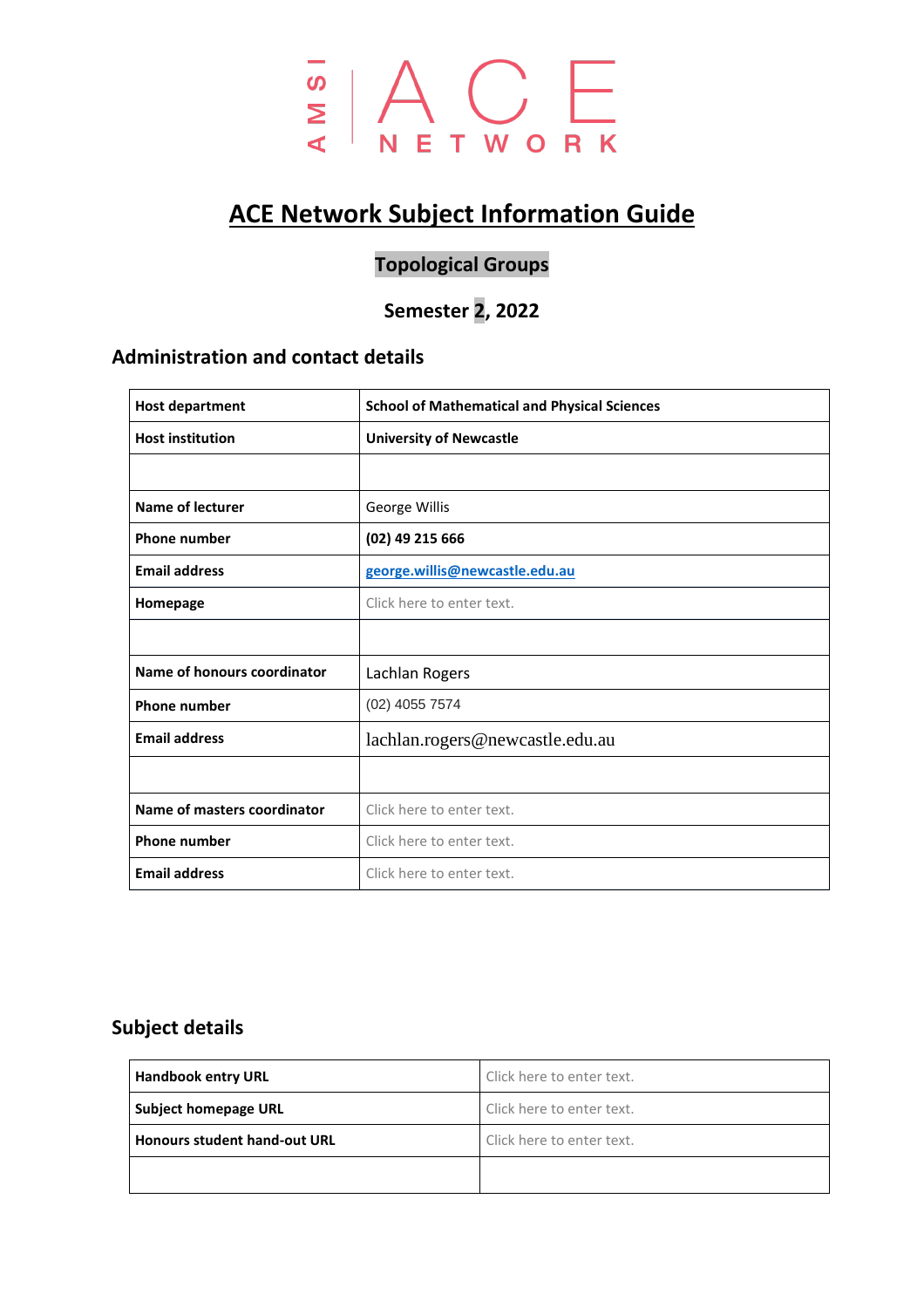| Start date:                                                                        | July 18th, 2022           |
|------------------------------------------------------------------------------------|---------------------------|
| End date:                                                                          | October 28th, 2022        |
| Contact hours per week:                                                            | 2                         |
| Census date:                                                                       | August 12th, 2022         |
| Lecture day(s) and time(s):                                                        | <b>TBA</b>                |
|                                                                                    |                           |
| Description of electronic access arrangements for<br>students (for example, WebCT) | Click here to enter text. |

### **Subject content**

#### **1. Subject content description**

Topological groups combine continuity and symmetry. The focus of this course is on locally compact groups, which are the exact setting to which the methods of differentiation, integration and linear algebra seen in 1st-year mathematics extend. These extended methods then apply to such fields as mathematical physics, harmonic analysis and number theory. The course is thus offers a deeper perspective on key topics in undergraduate mathematics and provides a foundation for further work in several fields.

The course develops the theory of locally compact groups to the point where the solution of Hilbert's Fifth problem (a major milestone of 20th century mathematics) and the existence of the Haar integral can be understood. These theorems will be illustrated with examples and proved in special cases. (Complete proofs would take another course.) The latter part of the course introduces recent introduces much more recent ideas on totally disconnected, or 0-dimensional, groups.

#### **2. Week-by-week topic overview**

- 1. Definition of topological groups. Examples.
- 2. Basic structure of topological groups. Locally compact groups and fields.
- 3. Continuous functions and uniform continuity. Integrals on function spaces.
- 4. Translation-invariant (Haar) integrals exists and are unique. Examples.
- 5. The modular function. More examples.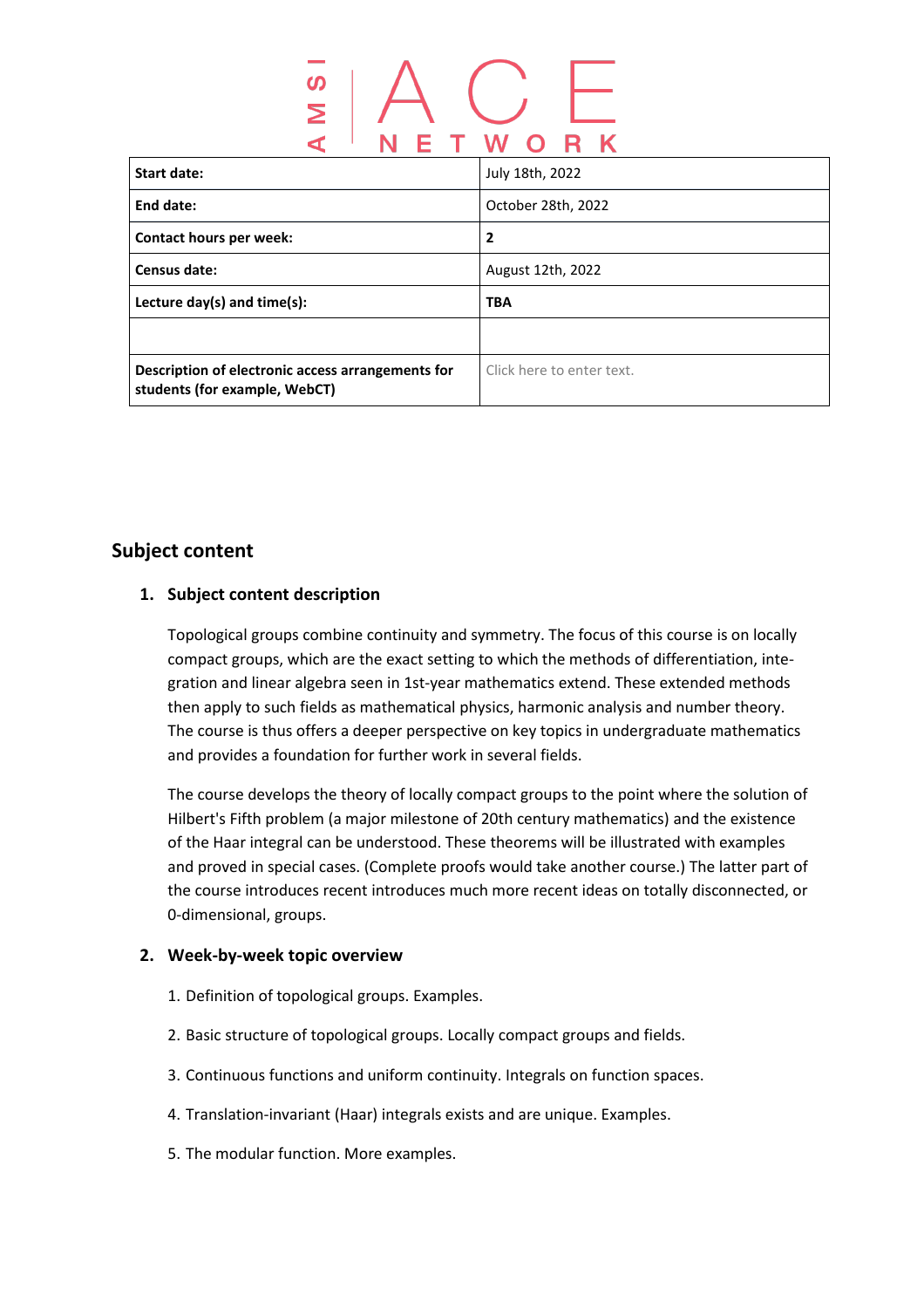# W O т

- 6. Matrix groups are examples of Lie groups. Projective limits. Profinite groups.
- 7. Hilbert's Fifth Problem. Approximation by Lie groups. Examples.
- 8. Approximation of compact groups by matrix groups.
- 9. Totally disconnected, locally compact (t.d.l.c.) groups. Van Dantzig's Theorem. Examples.
- 10. The scale function and minimising subgroups.
- 11. Tidy subgroups, characterisation of minimising subgroups. Proofs and examples.
- 12. Either a) proof of existence of the Haar integral on t.d.l.c. groups, or b) flat groups of automorphisms of a t.d.l.c. group.

#### **3. Assumed prerequisite knowledge and capabilities**

Topology: compactness, connectedness, the product topology.

Algebra: groups and fields, linear algebra.

Analysis: Riemann integration.

Discrete mathematics: graphs, modular arithmetic.

Students are expected to transfer their current knowledge to new contexts, work independently on exercises, write clear solutions, and follow logical arguments.

#### **4. Learning outcomes and objectives**

- Advanced knowledge and skills in topological algebra.
- View of higher level connections between elementary topics in the undergraduate program.
- Foundation for further work in functional analysis, algebra, mathematical physics, or number theory.
- Experience with writing proofs.

#### **AQF specific Program Learning Outcomes and Learning Outcome Descriptors (if available):**

| AQF Program Learning Outcomes addressed in                                                   | <b>Associated AQF Learning Outcome Descriptors for</b>                                                                                                                  |
|----------------------------------------------------------------------------------------------|-------------------------------------------------------------------------------------------------------------------------------------------------------------------------|
| this subject                                                                                 | this subject                                                                                                                                                            |
| Advanced knowledge and skills in topological                                                 | K1: coherent and advanced knowledge of the underlying                                                                                                                   |
| algebra                                                                                      | principles and concepts in one or more disciplines                                                                                                                      |
| View of higher level connections between ele-<br>mentary topics in the undergraduate program | S2: cognitive and technical skills to demonstrate a broad<br>understanding of a body of knowledge and theoretical<br>concepts with advanced understanding in some areas |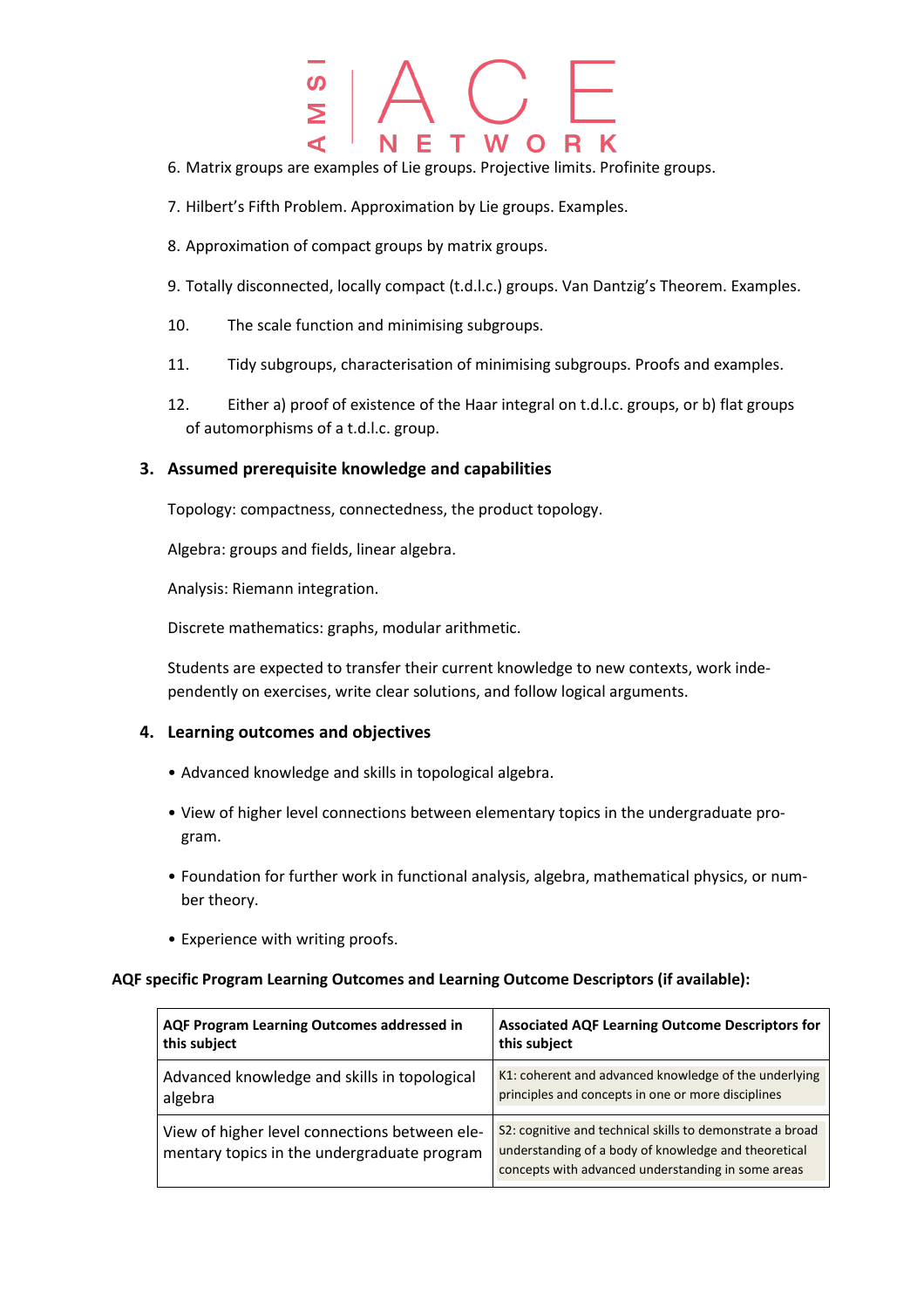#### Æ A M S W O R K N Τ

| Advanced knowledge and skills in topological<br>algebra                                                   | S4: technical skills to design and use in a research project                                                               |
|-----------------------------------------------------------------------------------------------------------|----------------------------------------------------------------------------------------------------------------------------|
| Foundation for further work in functional<br>analysis, algebra, mathematical physics, or<br>number theory | S4: technical skills to design and use in a research project                                                               |
| Experience with writing proofs                                                                            | S5: communication skills to present clear and coherent<br>exposition of knowledge and ideas to a variety of audi-<br>ences |
| Foundation for further work in functional<br>analysis, algebra, mathematical physics, or<br>number theory | A2: to adapt knowledge and skills in diverse contexts                                                                      |
| Insert Program Learning Outcome here                                                                      | Choose from list below                                                                                                     |

| <b>Learning Outcome Descriptors at AQF Level 8</b>                                               |
|--------------------------------------------------------------------------------------------------|
| <b>Knowledge</b>                                                                                 |
| K1: coherent and advanced knowledge of the underlying principles and concepts in one or          |
| more disciplines                                                                                 |
| K2: knowledge of research principles and methods                                                 |
| <b>Skills</b>                                                                                    |
| S1: cognitive skills to review, analyse, consolidate and synthesise knowledge to identify and    |
| provide solutions to complex problem with intellectual independence                              |
| S2: cognitive and technical skills to demonstrate a broad understanding of a body of knowledge   |
| and theoretical concepts with advanced understanding in some areas                               |
| S3: cognitive skills to exercise critical thinking and judgement in developing new understanding |
| S4: technical skills to design and use in a research project                                     |
| S5: communication skills to present clear and coherent exposition of knowledge and ideas to a    |
| variety of audiences                                                                             |
| <b>Application of Knowledge and Skills</b>                                                       |
| A1: with initiative and judgement in professional practice and/or scholarship                    |
| A2: to adapt knowledge and skills in diverse contexts                                            |
| A3: with responsibility and accountability for own learning and practice and in collaboration    |
| with others within broad parameters                                                              |
| A4: to plan and execute project work and/or a piece of research and scholarship with some in-    |
| dependence                                                                                       |
|                                                                                                  |
|                                                                                                  |

#### **5. Learning resources**

Complete lecture notes and exercise sheets will be provided.

#### **6. Assessment**